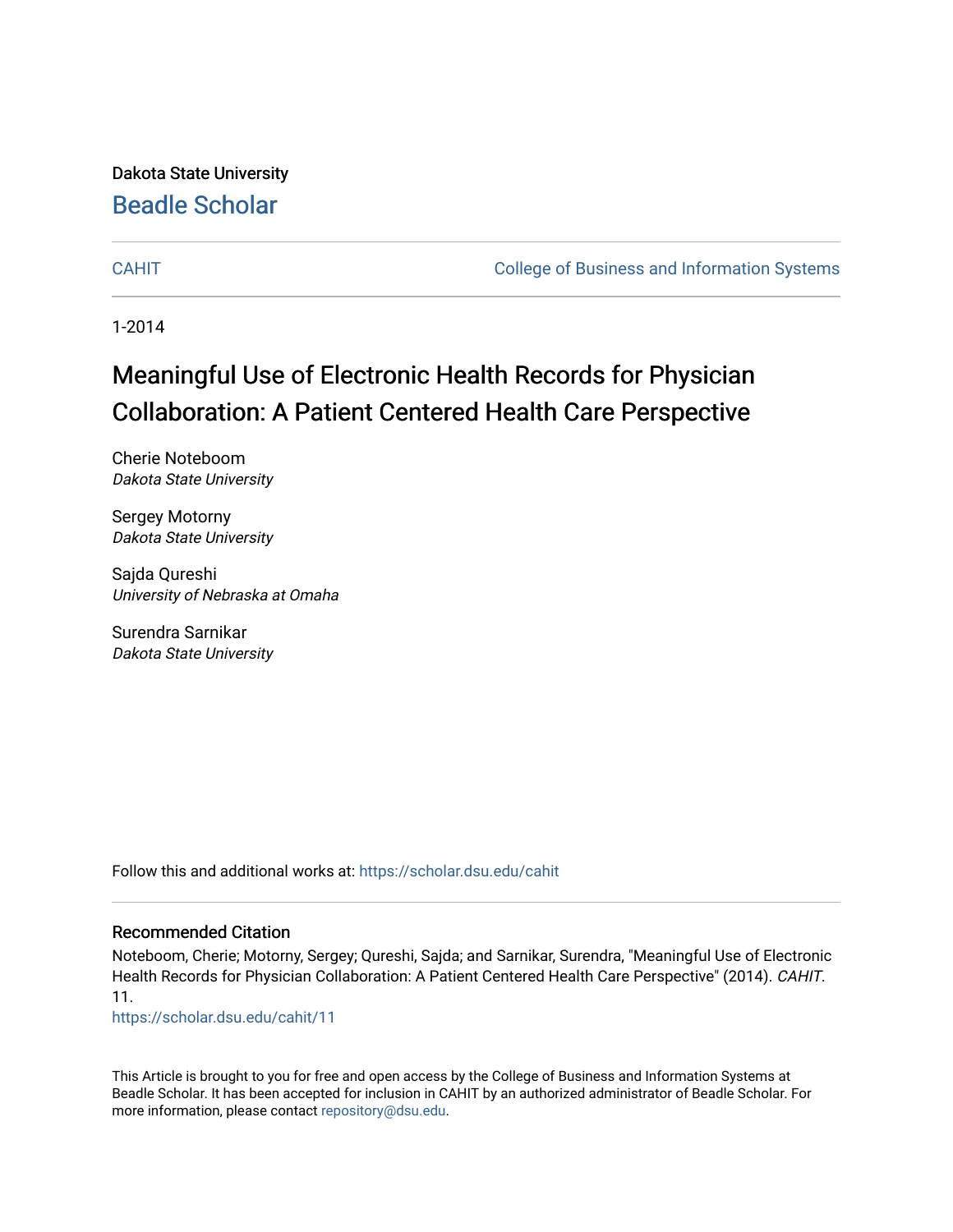Dakota State University [Beadle Scholar](https://scholar.dsu.edu/)

[Faculty Research & Publications](https://scholar.dsu.edu/bispapers) **College of Business and Information Systems** 

1-2014

# Meaningful Use of Electronic Health Records for Physician Collaboration: A Patient Centered Health Care Perspective

Cherie Noteboom Dakota State University

Sergey Motorny Dakota State University

Sajda Qureshi University of Nebraska at Omaha

Surendra Sarnikar Dakota State University

Follow this and additional works at: [https://scholar.dsu.edu/bispapers](https://scholar.dsu.edu/bispapers?utm_source=scholar.dsu.edu%2Fbispapers%2F33&utm_medium=PDF&utm_campaign=PDFCoverPages)

### Recommended Citation

Noteboom, Cherie; Motorny, Sergey; Qureshi, Sajda; and Sarnikar, Surendra, "Meaningful Use of Electronic Health Records for Physician Collaboration: A Patient Centered Health Care Perspective" (2014). Faculty Research & Publications. 33.

[https://scholar.dsu.edu/bispapers/33](https://scholar.dsu.edu/bispapers/33?utm_source=scholar.dsu.edu%2Fbispapers%2F33&utm_medium=PDF&utm_campaign=PDFCoverPages) 

This Article is brought to you for free and open access by the College of Business and Information Systems at Beadle Scholar. It has been accepted for inclusion in Faculty Research & Publications by an authorized administrator of Beadle Scholar. For more information, please contact [repository@dsu.edu.](mailto:repository@dsu.edu)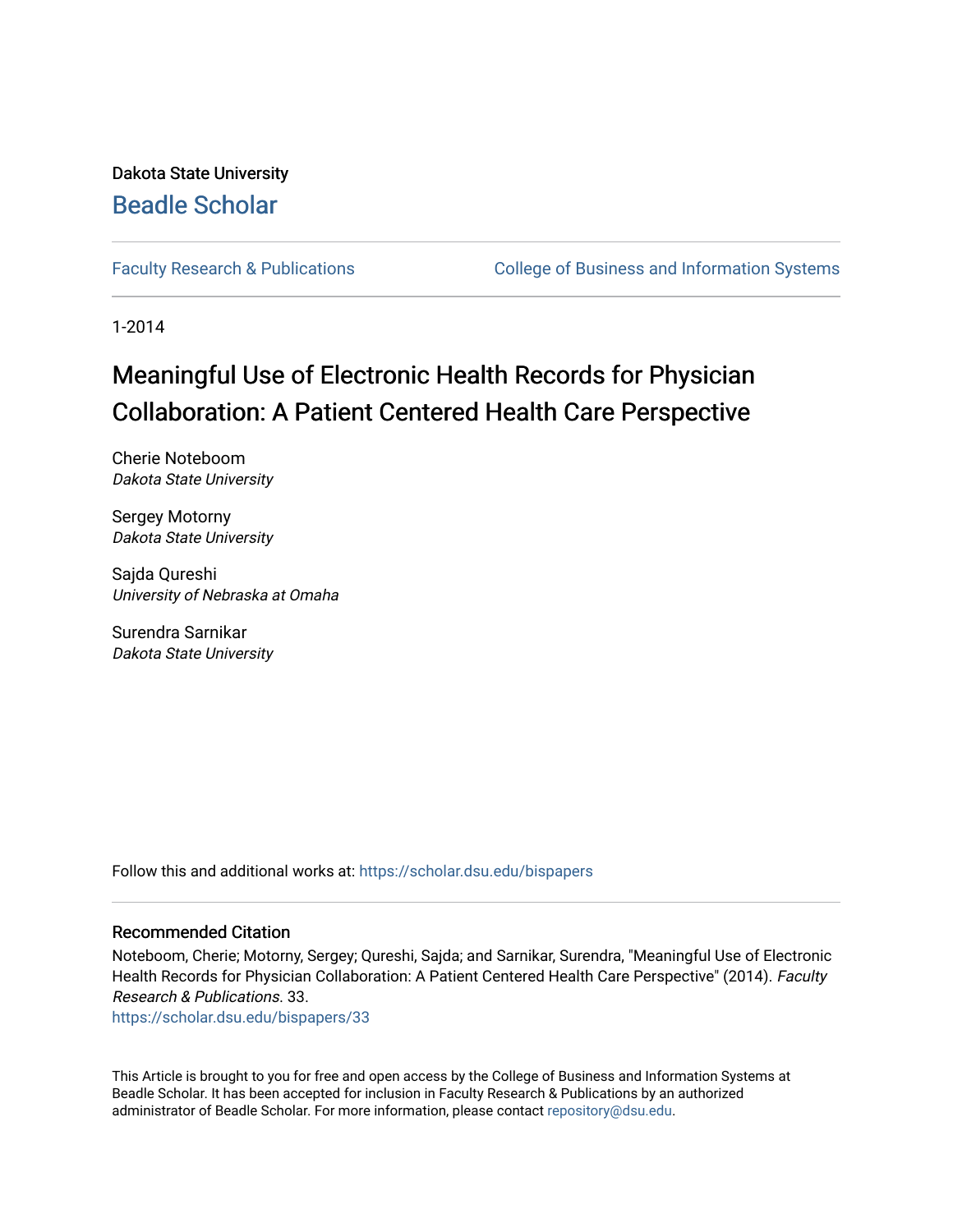See discussions, stats, and author profiles for this publication at: [https://www.researchgate.net/publication/261285788](https://www.researchgate.net/publication/261285788_Meaningful_Use_of_Electronic_Health_Records_for_Physician_Collaboration_A_Patient_Centered_Health_Care_Perspective?enrichId=rgreq-0da23b89c75190b6c7394a2bfa65de3b-XXX&enrichSource=Y292ZXJQYWdlOzI2MTI4NTc4ODtBUzoxMjA3MDM4NTI0ODY2NTZAMTQwNTc4OTQ0OTg2Mw%3D%3D&el=1_x_2&_esc=publicationCoverPdf)

# [Meaningful Use of Electronic Health Records for Physician Collaboration: A](https://www.researchgate.net/publication/261285788_Meaningful_Use_of_Electronic_Health_Records_for_Physician_Collaboration_A_Patient_Centered_Health_Care_Perspective?enrichId=rgreq-0da23b89c75190b6c7394a2bfa65de3b-XXX&enrichSource=Y292ZXJQYWdlOzI2MTI4NTc4ODtBUzoxMjA3MDM4NTI0ODY2NTZAMTQwNTc4OTQ0OTg2Mw%3D%3D&el=1_x_3&_esc=publicationCoverPdf) Patient Centered Health Care Perspective

#### **Conference Paper** · January 2014



**Some of the authors of this publication are also working on these related projects:**

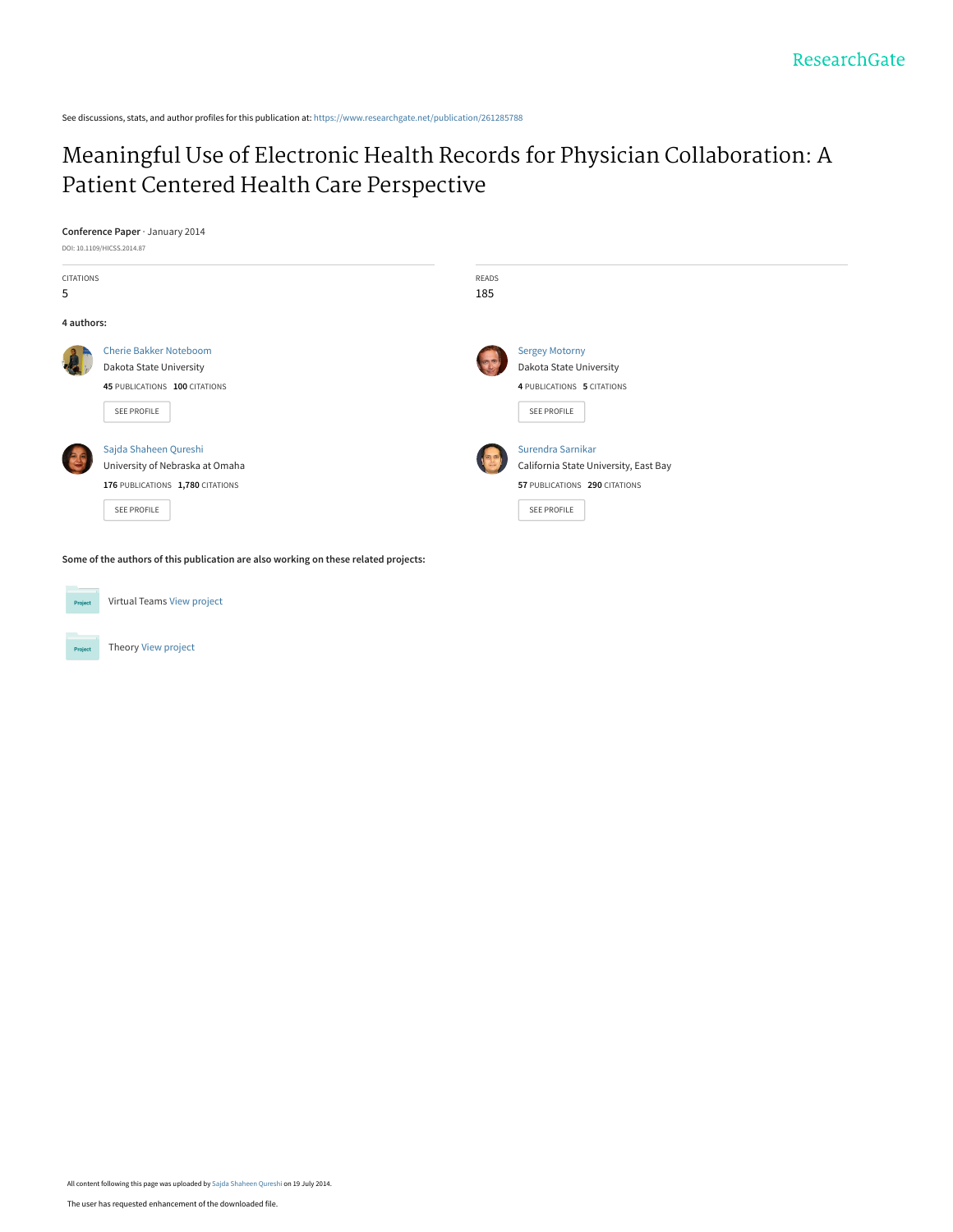# **Meaningful Use of Electronic Health Records for Physician Collaboration: A Patient Centered Health Care Perspective**

Cherie Bakker Noteboom Sergey P. Motorny Sajda Qureshi Surendra Sarnikar<br>
Dakota State University Dakota State University University Nebraska-Omaha Dakota State University  $Cherie.Noteboom@dsu.edu gpmotorny@pluto.dsu.edu$ 

#### **Abstract**

*EHRs (Electronic Health Records), can contribute greatly to improving care and managing the rising costs of healthcare. The use and the integration of EHRs (Electronic Health Records) in supporting collaboration to increase the efficiency and effectiveness of healthcare remains a challenge. It appears that the physicians are at the center of this bottleneck.* 

*As healthcare is provided by interdisciplinary teams of clinicians and collaboration and coordination are key to success. Literature suggests reasons for the limited use relate to policy, financial and usability considerations, but it does not provide an understanding of reasons for physicians' limited interaction and adaptation of EHR. This paper investigates how "meaningful use" of EHRs by physicians enable patient centered healthcare to be achieved.* 

*Following an analysis of qualitative data, collected in a case study at a hospital using interviews, this research shows how a collaborative technology architecture can enable the reduction in the costs of healthcare and improvements in the quality of care by enabling more patient centered health care.* 

### **1. Introduction**

The American Recovery and Reinvestment Act, passed in February 2009, included a very large stimulus payment for eligible providers, hospitals and physicians for the adoption of EHRs. If providers do not become meaningful users of EHRs by 2015, penalties will be triggered through reduced Medicare payments. The transformation of health care through the use of Health Information Technology continued with the passing of the Patient Protection and Affordable Care Act of 2010, which mandated the integration of physician quality reporting and Electronic Health Record reporting. This Act required the creation of measures and reporting of the "meaningful use of the electronic health record" and "quality of care furnished to an individual." In doing so, the law directly links the adoption of the electronic health record with quality of care to the patient. This entails coordination which the Act requires the use of "electronic health records and tele-health technology to better coordinate, manage and improve access to care.

| Sergey P. Motorny                   | Sajda Qureshi             | Surendra Sarnikar         |
|-------------------------------------|---------------------------|---------------------------|
| Dakota State University             | University Nebraska-Omaha | Dakota State University   |
| $s$ pmotorny $\omega$ pluto.dsu.edu | squreshi@unomaha.edu      | Surendra.Sarnikar@dsu.edu |

This illustrates increasing pressure to operate efficiently in healthcare. Costs are spiraling out of control, due in part to huge amounts of redundancy and waste [17,18,28]. Research has shown that the healthcare industry is plagued by rapidly increasing costs, poor quality of service, lack of integration of patient care, and lack of information accessible via EHR [14,19,32]. Medical errors arise because of process failures, ineffective communication and lack of information. Blumenthal and Tavenner (2010) suggest that once patients experience the benefits of this technology, they will demand nothing less from their providers (p.501). The road to patient-centered care was paved with the passing of the Health Information Technology for Economic and Clinical Health Act (HITECH), which authorized incentive payments through Medicare and Medicaid to clinicians and hospitals when they use EHRs privately and securely to achieve specified improvements in care delivery..

Patient-Centered care is seen to be a natural progression towards greater efficiency and effectiveness in healthcare provision. This form of care is one in which the patient actively participates in his or her care, delivery of care takes place from a patient's point of view, there is greater communication with the patient and therapy is tailored to the needs of the patient [27,26, 39]. The implementation of Health Information Technology (HIT) appears to have enabled greater patient centered care through better access to patient data, shorter recovery through targeted care, lower cost through fewer tests and increased meaningful use practices [26,12,10,9].

Patient centered care relies on physicians' capturing the benefit from EHRs to collaborate with other medical practitioners ensuring that hospital care is improved. In practice, this is a challenge when physicians resist technology, rely on other medical personnel to communicate with the patient, and are accustomed to offering standardized therapies instead of those targeted to the partient's needs. The literature indicates that physicians resist the technology due to productivity issues, workflow challenges, lack of support and other issues [2,3,15,17,19,28]. This leads to high costs and reduction in quality. According to Clifton (2012), healthcare in America costs 2.5 trillion a year and is expected to grow to 4.5 trillion in six years. The Institute of Medicine (IOM, 2001) reported that the US healthcare system is "fundamentally broken" and called on the Federal Government to make a major investment in information technology in order to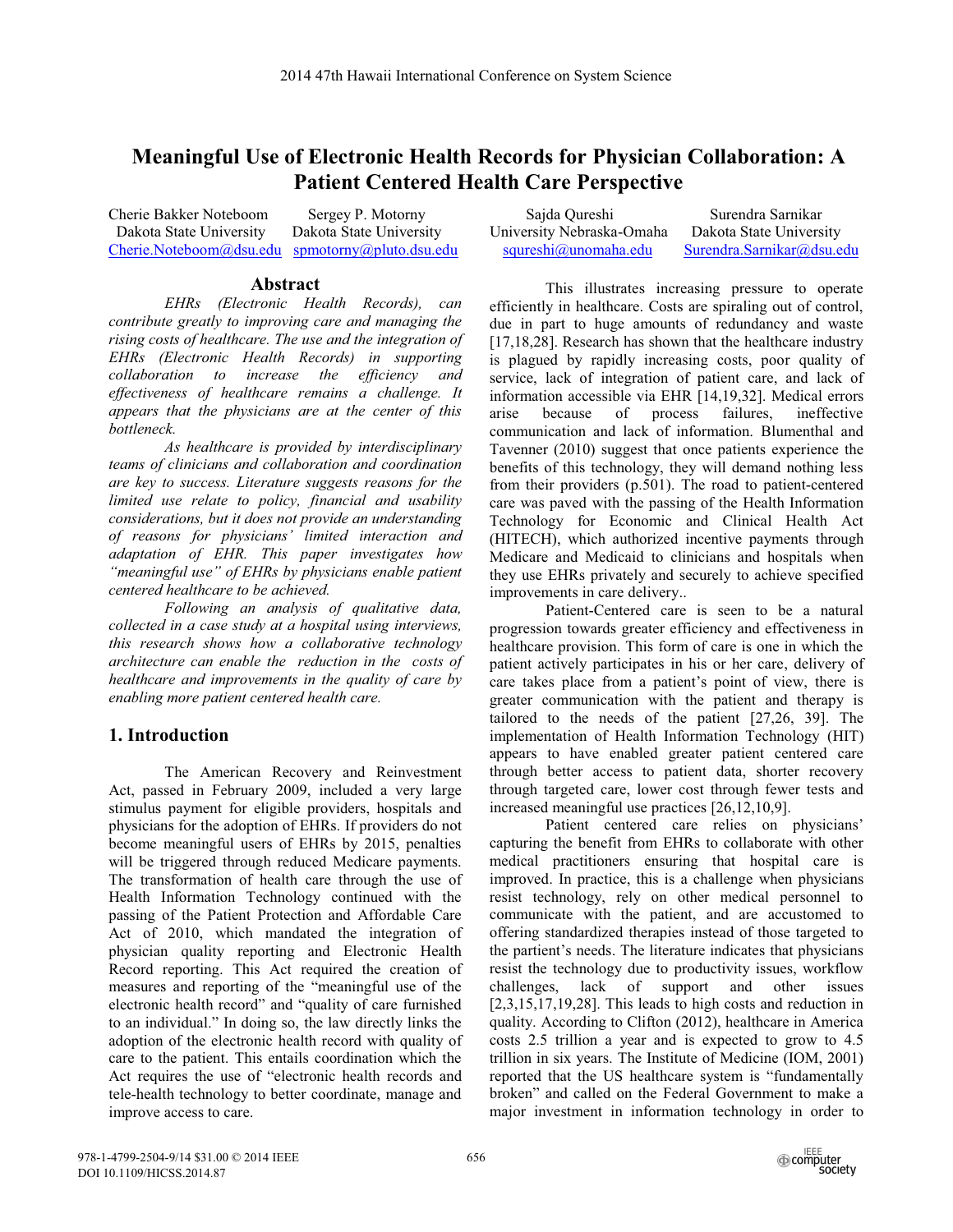achieve the changes, such as the "commitment to technology to manage the knowledge bases and process of care" [18, p. 178] in order to repair the broken healthcare system. According to the Agency for Healthcare Quality and Research, automation is able to improve the quality and safety of care delivered by healthcare facilities by enabling collaboration amoung physicians, medical personnel and patients.

Understanding the healthcare context is key to understanding the integration of IS (Information Systems) into the fabric of their organizations. According to Fichman et al, at the most general level, 'a striking feature of healthcare industry is the level of diversity that characterizes patients (e.g. physical traits, and medical history), professional disciplines (e.g. doctors, nurses, administrators and insurers), treatment options, healthcare delivery processes and interests of various stakeholder groups [p. 419).

Patient centered care implies a paradigm shift in the relationship between doctors and patients, but also requires the development of patient-oriented research [39]. This paper answers the call for the development of patient-oriented research by investigating the key challenge relating to the "meaningful use" of the electronic health records for patient-centered care which is the exchange of data, their analysis, and sharing diagnosis and treatment information from the physicians to the people who need it. Given the multi-disciplinary nature of the healthcare providers, it appears that the physician is at the center of care provision and also the bottleneck according to Clifton [11]. It appears then that if EHR can serve as a means of enabling collaboration between and among health care providers and patients, then the transformations in IT enabled healthcare can be achieved.

The question investigated in this paper is*: how can "meaningful use" of EHRs by physicians enable patient centered healthcare?* Through a qualitative study that examines how physicians interact with technology, this research follows a qualitative grounded theory approach to arrive at the key concepts affecting clinical collaboration using EHRs. The key contribution of this research is in discovering the ways in which physicians' adaptation to EHRs may enable collaboration amongst clinicians to achieve improved patient centered care. Our analysis of how physicians achieve "meaningful use" of EHRs draws upon the Qureshi Keen model [35] to understand physician's interactions with EHR systems. Our analysis also draws upon Paul et al's (2013) ontology illustrating the potential of EHRs to provide continuity of service and support collaboration as physicians increasingly work with each other as well as other service providers.

# **2. Theoretical Background**

Meaningful uses of EHRs by physicians have the potential to provide continuity of service and better care. If EHRs can be used by physicians to collaborate with each other and other service providers, than their use of EHRs can be seen to be meaningful, provided their collaboration leads to improved patient care. Previous technology research [42,43,44,45] has investigated collaboration effects and provides insight to inform the physician/EHR research in the areas of collaboration, coordination, communication and adaptation. In addition, the adaptation insights at the work, social, and technology levels inform this research.

Effective patient-centered care is about the identification of the best intervention for every individual patient using personalized medicine and tailored therapeutics [39]. However, current medical work practices revolve around the provider, in particular, the physicians' needs. According to Qureshi and Vogel's model of eCollaboration Effects, when people use technology to work with each other, they go through technological, work, and social processes in order to adapt to new work environments [37]. In order to provide meaningful patient centered care, physicians will have to collaborate. Collaboration is a purposeful joint action through the construction of relevant meanings that are shared among members. Collaboration is needed to: 1) determine what action is required and relevant; 2) identify knowledge to carry out a required action; 3) demand for action. In order to support collaboration, it is necessary to have a media with which to communicate and a social network or "community of minds."

Patient centered care improves with the meaningful adaptation of technology. The adaptation of new technology in collaborative relationships occurs when members of a group learn how new technology affects their work, relationships, and professional environment [34,36,37]. Successful collaboration requires social adaptation by team members, who must learn to conform to new knowledge, rules, and patterns of interaction.

Physicians using technology go through technological, work and social processes to adapt to new work environments. IT affects work relationships and environments. This paper briefly describes how IT affects work relationships and environments. A detailed analysis is given in another paper [29,36].IT affects the work process itself and the way in which work is carried out [34,37]. Technology adaptation occurs when people learn how to use technological tools to achieve their goals. The more flexible the technology, the easier it is for people to use the technology to meet their needs. In the context of the ontological framework provided by Paul et al (2013), this model contributes to an understanding of how the technology architecture can enable physicians to apply electronic health records, which is technological adaptation,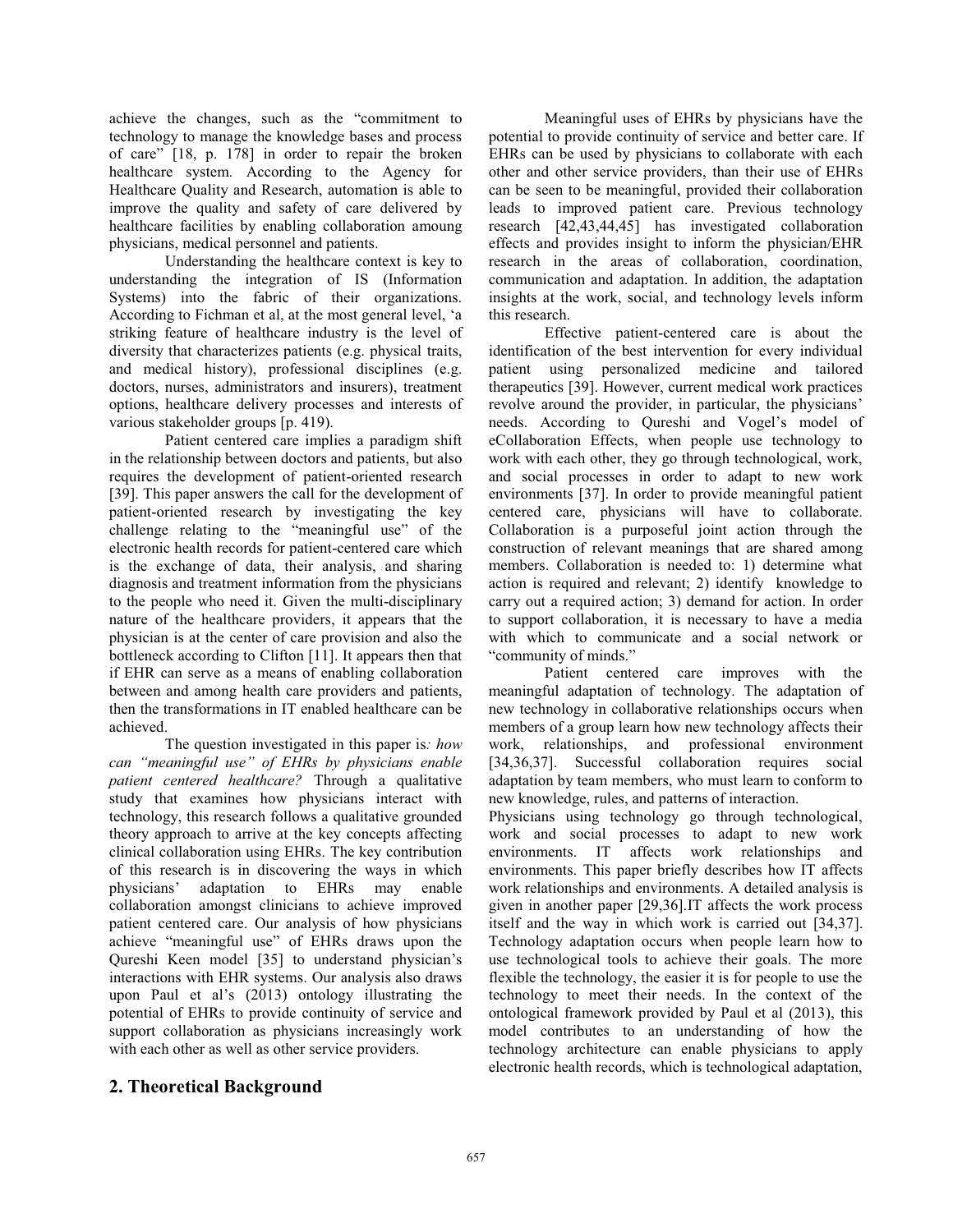to work (work adaptation) together with their partners (social adaptation) using the content available to them and using the collaboration media to provide better healthcare.

In order to achieve meaningful use in patient centered care, the patient needs to take control of the management of their care. This is possible through information made available from EHR through HIT products such as home health devices and patient portals that enable better disease management through tracking of comprehensive health indicators and lower the cost of care [12,10]. A key challenge relating to the content of the electronic health records is the exchange of data, their analysis, and sharing diagnosis and treatment information from the physicians to the people who need it. According to Qureshi & Keen (2005), occupational communities can have difficulty sharing information between different domains of knowledge that is dispersed across different individuals. The healthcare implementation of EHRs has similar issues. Information technology solutions, such as the EHRs, tend to focus on stimulating knowledge collection by codifying or explicating knowledge. Typically, infrastructures are used for storing, managing and distributing explicit knowledge.

The theoretical framework of knowledge activation [35], suggests that knowledge use is shaped by three individual knowledge identities: 1) accountable which is part of individuals' professional lives; 2) discretionary which is theirs to share voluntarily; 3) autonomous which forms from their private experience. These identities determine the willingness of people to communicate and share. There are many incentives to share accountable knowledge, which is part of responsibility and position. There is less incentive to share discretionary and autonomous knowledge, which are personal and in many instances can be tacit information the owner is unaware of possessing or the owner may carefully guard as a component of his/her identity. The three types of knowledge can be activated through collaboration.

Challenges to technological adaptation lie in that the physician perspective is often overlooked. This is reflected in a seminal Simon quote, "This is an old weakness in engineering design, not peculiar to computers: we are fascinated with our technical capabilities and design sophisticated hammers which go around looking for nails that are shaped so as to be hammerable by them (p. 135)."

Difficulties of work adaptation can be seen in the reviews of (EHR) literature that show the existing challenges with the alignment of organizational design and the engineered artifact. Niazkhani et al [28, p. 546] concluded "When put in practice, the formal, predefined, stepwise, and role-based models of workflow underlying CPOE systems may show a fragile compatibility with the contingent, pragmatic, and coconstructive nature of workflow." Two of the findings of Greenhalgh et al. [17, p. 767] were "while secondary work (audit, research, billing) may be made more efficient by the EPR, primary clinical work is often made less efficient" and "the EPR may support, but will not drive, changes in the social order of the workplace."

The need for work adaptation to enable collaboration can be seen in Fontaine et al.'s [15] review of primary care that "The potential for HIE to reduce costs and improve the quality of health care in ambulatory primary care practices is well recognized but needs further empiric substantiation." IOM (2001) claimed that the healthcare system needs to join the IT revolution, and improved information systems may be a critical factor for advancing the healthcare system because of the pervasive need to access, record, and share information in order to provide high-quality medical care [18].

Knowledge and learning play important roles in the use of IT, and researchers have developed the diffusion, adoption, and acceptance theories to explain how people adopt, accept, and use complex organizational technologies. Attewell [4] defined complex organizational technologies as "technologies that, when first introduced, impose a substantial burden on would-be users in terms of the knowledge needed to use these technologies effectively  $[4]$ ."

Successful adaptation can bring about benefits to the organization. From an organizational learning perspective, Attewell defined technology assimilation as "a process of organizational learning in which individuals and an organization as a whole acquire the knowledge and skills necessary to effectively apply the technology" [4, p. 13]. The burden of learning creates a knowledge barrier that inhibits the diffusion of IT. In these cases, the use of IT can be inhibited as much by the ability to adopt IT systems as the desire to adopt these systems. Both these challenges can be overcome through processes of adaption that enable collaborative practices to be brought to bear in activating knowledge. The following section describes the methodology used to investigate how adaptation of Electronic Health Records by physicians enables collaboration and better healthcare provision.

# **3. Research Methodology**

This study uses a qualitative research method to examine physician interaction with EHRs. It uses Yin's case study approach, interviews as the primary data collection and open coding for data analysis. The Yin approach was chosen as it: 1) generates relationships or theory with constant comparison literature; 2) emergent theory is likely to be testable with constructs that can be readily measured; 3) high likelihood of valid relationships,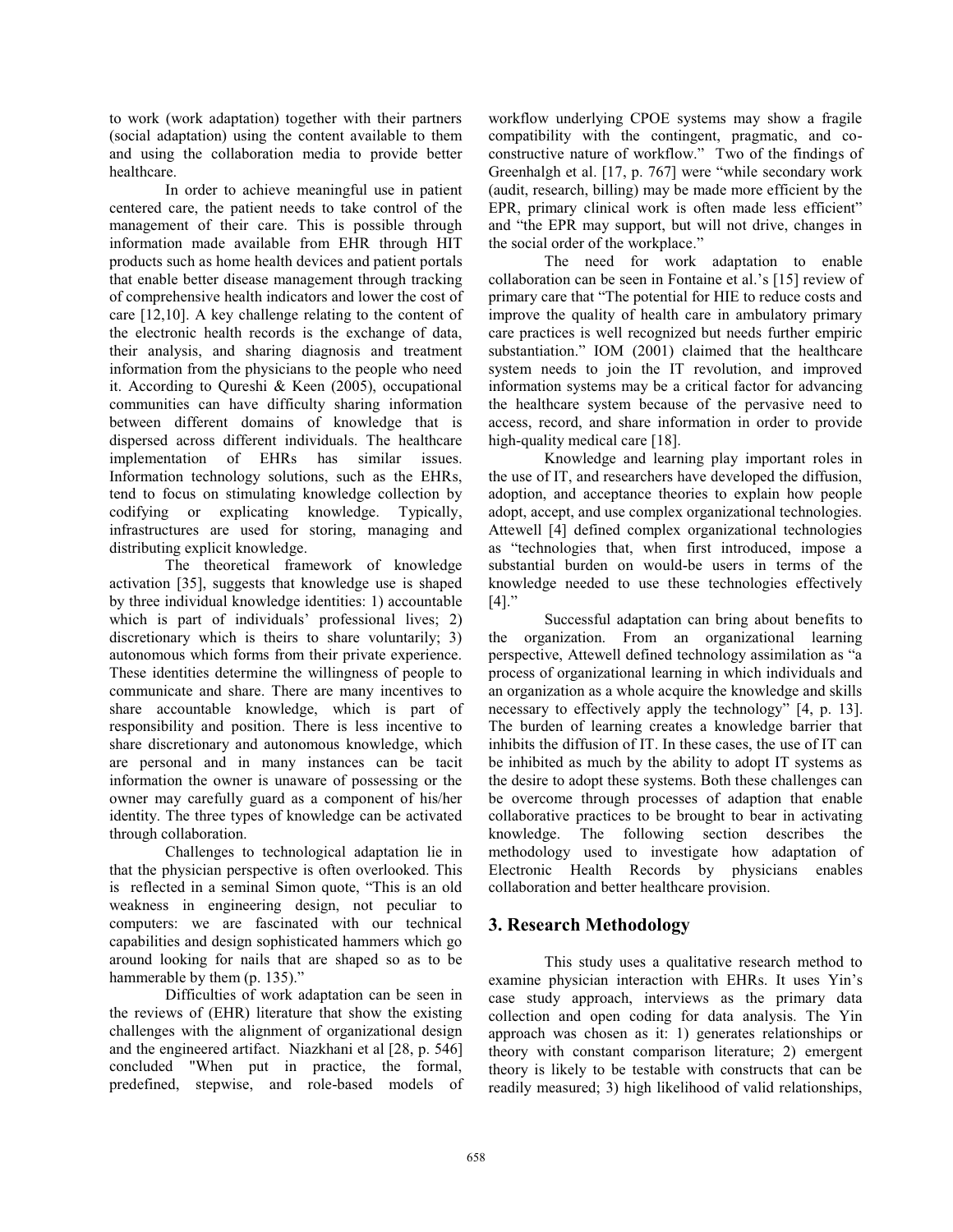models or theory because the theory building process is tied to data and other evidence.

The hospital selected for this study is an early adopter of Electronic Health Records (EHR), which has achieved the *Meaningful Use* Stage 1 certification by the end of 2010. It has successfully integrated all of its internal units with various modules of a single EHR vendor. The data were collected over a three-month period from November 2011 to February 2012 at an acute care county hospital located in the Midwestern United States. This hospital was chosen because of its central location and importance in providing healthcare for the county. Twenty-eight physicians were chosen because of their position as resident physicians. The entire resident physician population was interviewed. The 28 interviews represented 38 pages of electronic transcripts.

Data was collected through questionnaire which comprised of four open-ended questions asking respondents about their perceptions and adoption experiences with the electronic health record technology. Fifteen female and thirteen male resident physicians completed and returned the questionnaire. There were eight first-year, eight second-year, eight third-year, and four transitional-year residents. Ages of the residents fell into two broad groups of those over twenty but under thirty and those over thirty but still under forty years old. Twenty residents were in the younger category and the remaining eight represented the adjacent older group. Participation was voluntary, electronic, and solicited via email. There was no direct financial reward for participation. However, the participating resident physicians had a chance to win a dinner-for-two voucher to a local restaurant.

Open coding is used to analyze the data and develop concepts as they relate to physician interaction with EHRs. The qualitative method and open coding analysis enables discovery of the relationships in the real world situation. Theoretical sensitivity allows the researcher to have insight into and to give meaning to the events and happenings in data. "Insights do not just occur haphazardly; rather, they happen to prepared minds during interplay with the data [49, p. 47]." Eisenhardt's enfolding the literature step complements the development of sensitivity. "An essential feature of theory building is the comparison of the emergent concepts, theory, or hypotheses with the extant literature [13, p. 544]." This research utilizes theoretical sensitivity and enfolding the literature to develop the lens for the effort and to strengthen the results. That is, it is discovered, developed, and provisionally verified through systematic data collection and analysis of data pertaining to that phenomenon [43,p.23]. This approach is consistent with generally accepted approaches to develop relationships or theory from cases [5,13,44,49].

## **4. Results & Analysis**

While analyzing the transcripts of the interviews, "labels of meaning" were identified and placed next to the relevant occurrence. Occurrences were events, happenings, actions, feelings, perspectives, actions and interactions. Categorization of the coding was done in two phases. First, the data obtained from the interviews were coded into broad categories. The interview data were analyzed using Strauss & Corbin's [43] open coding method. Open coding was used to conceptualize raw data by naming and categorizing the encountered phenomena through close examination of the data. During open coding, data were broken down into discrete parts, closely examined, and compared for similarities and differences.

The coding process yielded 206 coded quotes. The data representing events, happenings, actions and interactions that were found to be conceptually similar in nature or related in meaning were grouped under abstract concepts that best represent the phenomenon. According to Strauss and Corbin [43], although events or happenings might be discrete elements, the fact that they share common characteristics or related meanings enables them to be grouped. Based on their ability to explain what is going on, certain concepts were grouped under more abstract higher order concepts which Strauss and Corbin [43] term category. Categories have analytic power because they can have the potential to explain why physicians may or may not use the technology and potentially predict the effects of certain implementations on physicians' use. The 206 labels were categorized to compare codes across the interviews. The categories were derived by tabulating the number of occurrences of related concepts.

Reliability of these groupings was achieved through theoretical sensitivity, iterative coding, and theoretical sampling. Strauss and Corbin [43] suggest that theoretical sensitivity is required to enable the researcher to interpret and define data and thus develop relationships, models or theories that are grounded, conceptually dense, and well integrated. Sources of theoretical sensitivity are the literature, professional, and personal experiences. Additional reliability was achieved through the iterative use of open and axial coding to bring out the concepts and discover any causal relationships or patterns in the data.

Further reliability was achieved through theoretical sampling, which is the sampling of data on the basis of concepts that have proven theoretical relevance to evolving relationships, models or theories. The form of open sampling used was open sampling which is associated with open coding. Open sampling was used to select additional interview data. The 'slices of data' of all kinds, as Urquhart [47] describes this process, are selected by a process of theoretical sampling, where the researcher decides on analytical grounds where to sample from next.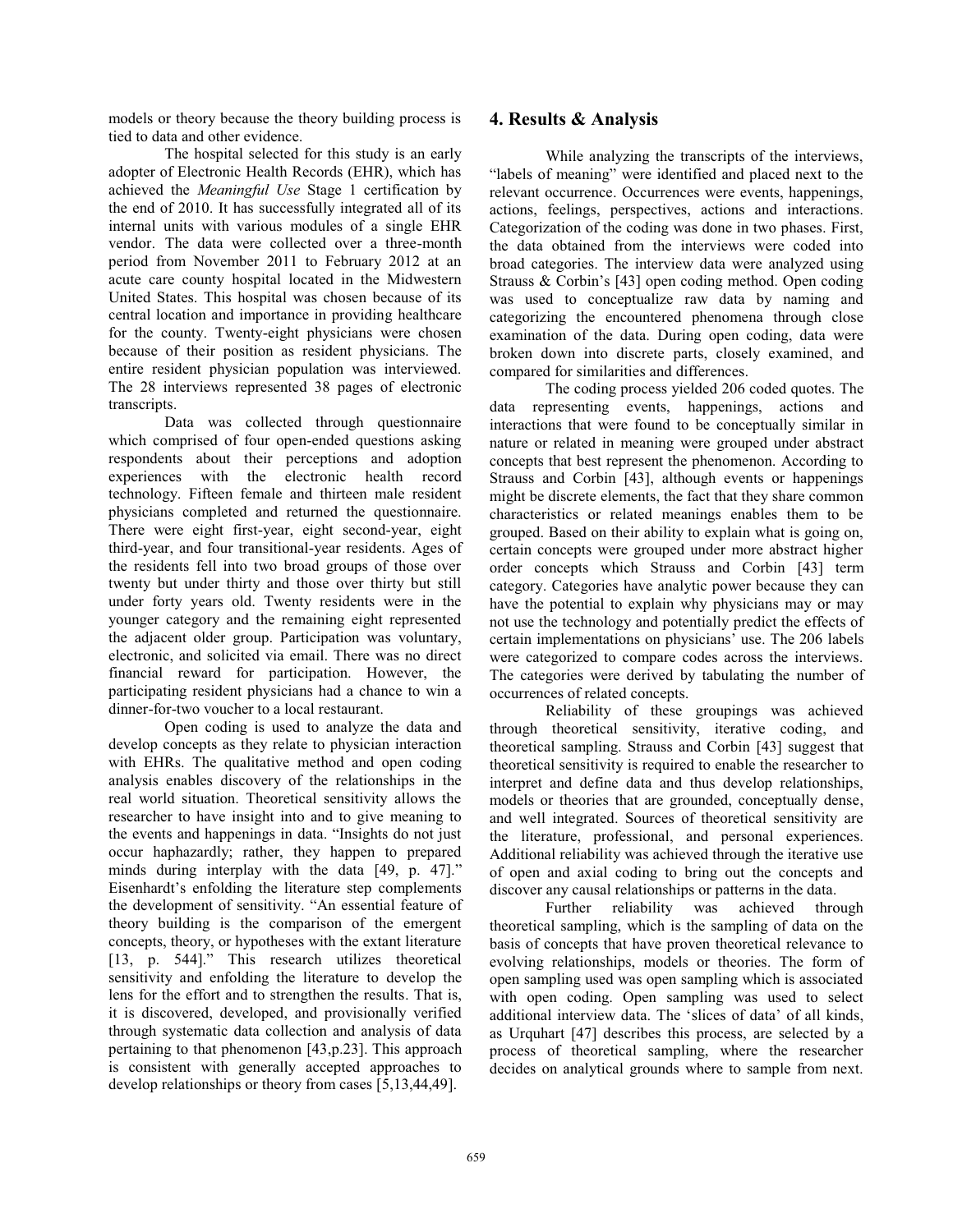In this, the researcher does not approach reality as a tabula rasa but must have a perspective that will help him or her abstract significant categories from the data based on the constructs identified in the literature [42,43]. This data analysis produced technological, work, and social adaptation categories. A further analysis of adaptation at each of the three levels revealed the level the physicians are able to use EHRs to support their work practices, level of technological comfort, and social interactions/connections. The categories, descriptions and number of occurrences are shown in Table 1: Physicians' Adaptation of EHR. **Table 1: Physicians' Adaptation of EHR** 

| Table 1: Physicially Adaptation of Efir |                                                                                                                                                                                                                      |        |  |
|-----------------------------------------|----------------------------------------------------------------------------------------------------------------------------------------------------------------------------------------------------------------------|--------|--|
| Category                                | <b>Description</b>                                                                                                                                                                                                   | Occurr |  |
|                                         |                                                                                                                                                                                                                      | ences  |  |
| Work                                    | The physician perspective of<br>EHR usage on physician work.<br>Subcategories: Work Impact,<br>Productivity,<br>Integrated<br>Collaboration,<br>Access/Connectivity, Requested<br>Enhancements, EHR Here to<br>Stay. | 102    |  |
| Technological                           | The physician perspective on<br>implications of IT Context on<br>usage. Sub-categories:<br>EHR<br>Development,<br>Systems<br>Configuration,<br>Hardware &<br>Physician Communication &<br>Collaboration.             | 70     |  |
| <b>Social</b>                           | The physician perspective on<br>implications of social context on<br>EHR usage. Sub-categories:<br>Standard Templates, Processes<br>& Rules, Data, Interfaces &<br>Presentation, Knowledge<br>&<br>Learning.         | 34     |  |
| Total                                   |                                                                                                                                                                                                                      | 206    |  |

The results of open coding in table 1 illustrate that the greater portion of meaningful use by physicians was for work adaption. Of the "meaningful use" objectives identified by Blumenthal and Tavenner (2010), the majority of work adaptations by the physicians in this study involved "recording, ordering and sharing of medications", "medication instructions, dosage", and "admission orders". There was little in terms of the more collaborative aspects of the technology relating to diagnosis, clinical information and sharing of information among providers and patientauthorized entities. There was no information provided to patients nor was there any feedback from the patients as to drug interactions. These results suggest that the physicians' adaptation of the EHRs meaningful use was limited.

#### **4.1 Physicians' Work Adaptation of EHR**

Delving further into the work adaptation of EHR by the physicians, this section reveals the categories and the extent to which these were considered positive or negative by the physicians in this study. The results of the coding analysis revealed that 49.5 percent of occurrences related (106/206) to work adaptation, and sixty-three percent of reported work adaptations were positive. This is an interesting finding as previous research indicated low levels work adaptation by physicians. The previous findings of Qureshi & Noteboom indicated 'digital natives' often requested enhancements and integration of technology in the adaptation process. The analysis of resident data also supports this claim. The residents had 14 requests for enhancements to improve the integration of work. These results are depicted in Table 2 below:

| $\frac{1}{2}$ results are depicted in Table 2 below. |  |
|------------------------------------------------------|--|
| <b>Table 2: Physicians' Work Adaptation</b>          |  |

|                                                                   | Table 2. I hysicialis - Wol K Auaptation                                                                                                                          |       |                   |              |
|-------------------------------------------------------------------|-------------------------------------------------------------------------------------------------------------------------------------------------------------------|-------|-------------------|--------------|
| <b>Work</b>                                                       | <b>Description</b>                                                                                                                                                | Pos   | <b>Neg</b>        | <b>Total</b> |
| <b>Adaptation</b>                                                 |                                                                                                                                                                   | $(+)$ | $\left( -\right)$ |              |
| <b>Impact</b><br>$\mathbf{on}$<br><b>Work</b><br><b>Practices</b> | Physician<br>perspective<br>of<br>influence of EHR<br>on physician work.                                                                                          | 12.   | 19                | 31           |
| <b>Impact</b><br>on<br><b>Physician</b><br><b>Productivity</b>    | physician<br>The<br>perspective<br>οf<br>impact of EHR on<br>physician<br>productivity.                                                                           | 3     | 17                | 20           |
| <b>Connectedness</b>                                              | physician<br>The<br>perspective<br>$_{\rm on}$<br>connectivity,<br>technology<br>supported<br>connectedness and<br>remote<br>access<br>capabilities<br>οf<br>EHR. | 11    | $\overline{0}$    | 11           |
| <b>Integrated</b><br><b>Collaboration</b>                         | The<br>physician<br>perspective<br>$_{\rm on}$<br>integrated systems,<br>data collaboration                                                                       | 20    | 3                 | 23           |
| <b>Requested</b><br><b>Enhancements</b>                           | The<br>physician<br>perspective<br>of<br>requested<br>enhancements<br>$\overline{10}$<br>support their work<br>efforts.                                           | 14    | $\theta$          | 14           |
| <b>EHR</b><br><b>Permanence</b>                                   | physician<br>The<br>perspective<br>$_{\rm on}$<br>realization EHR is<br>becoming<br>a<br>permanent part of<br>their<br>work<br>landscape.                         | 7     | $\theta$          | 7            |
| <b>Totals</b>                                                     |                                                                                                                                                                   | 67    | 39                | 106          |
|                                                                   |                                                                                                                                                                   |       |                   |              |

These results illustrate that there was some degree of connectedness (11 positive occurrences) and integrated collaboration (20 positive and 3 negative occurrences). However, there was a sense from the physicians that there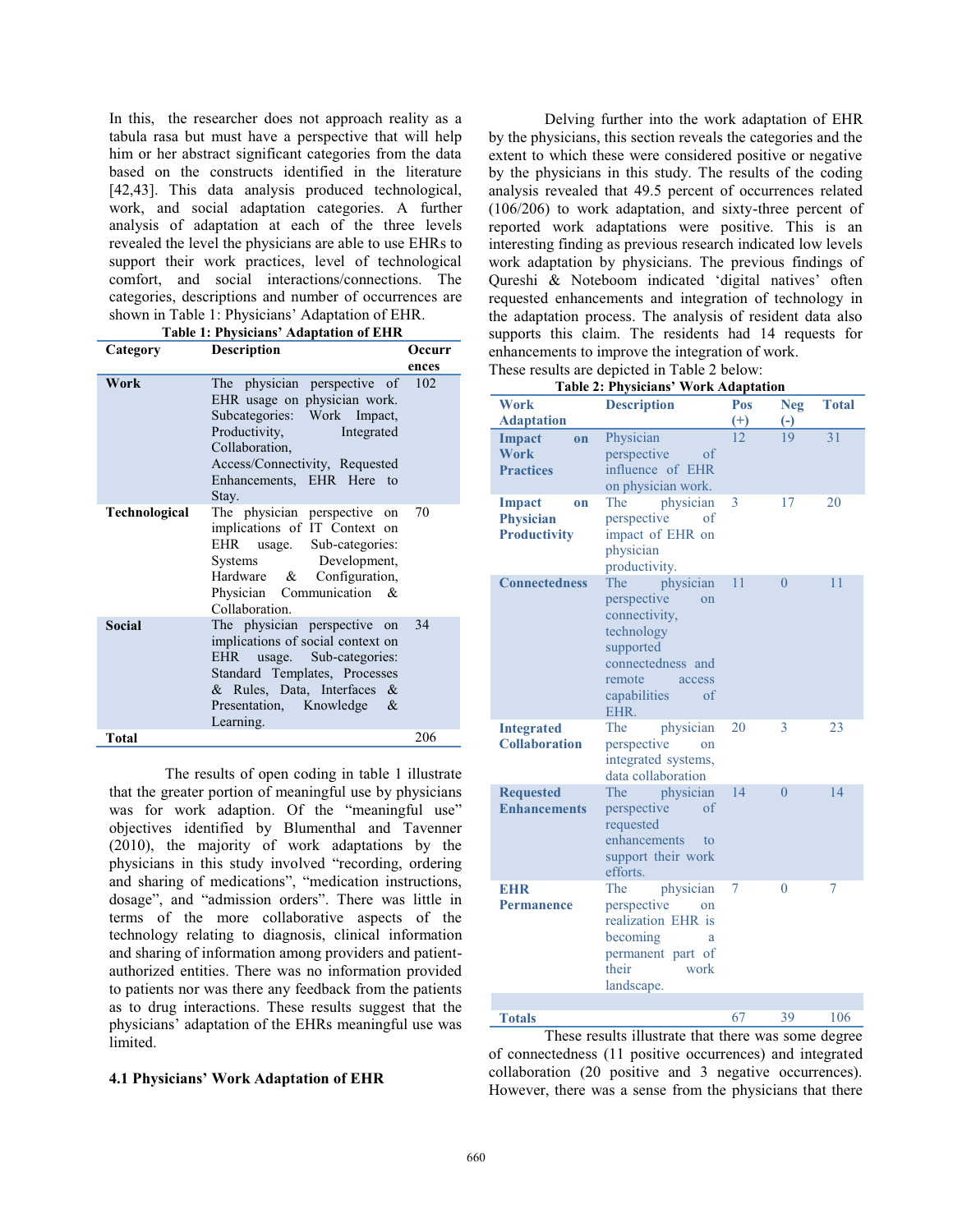was a net negative effect of the technology on their work practices and productivity. Physicians have experienced highly demanding educational and specialized training and are considered field experts. Findings from prior research suggest that physicians are reluctant to give a positive response to an implementation of an IS (information system) that interferes with their existing routines [32]. A key element in understanding physician use of EHRs is the critical role played by expertise and values in their work processes. Anderson & McDaniel feel that professional expertise and values can be powerful inhibitors of innovation. As the following quotes illustrate, the residents were able to identify positive as well as negative aspects of working within the EHR system:

"I appreciate the standardization and ease of getting access to a patient's records from anywhere. Overall, I wouldn't trade an EMR for ANY paper charting."

"The system has a tendency to force me into selecting a specific order set, due to lack of flexibility."

This research highlights that the physicians' response to the lack of support for their knowledge needs and routines is to request additional system enhancements for their work and data access. At the same time the data and above results illustrate the transformation in health care witnessed through the responses from the physicians.

#### **4.2 Physicians' Technological Adaptation of EHR**

Technological adaptation amongst physicians appears to be influenced by their level of comfort and experience with technology. While older physicians are opinion leaders with respect to clinical decisions, younger physicians are frequently leaders in using information technology [1]. The following table 3, illustrates the results of technology adaptation from the open coding:

| <b>Table 3: Physicians' Technology Adaption</b>   |                                                                                                         |                     |              |              |
|---------------------------------------------------|---------------------------------------------------------------------------------------------------------|---------------------|--------------|--------------|
| Technology<br>Adaptation                          | <b>Description</b>                                                                                      | Po<br>s<br>$^{(+)}$ | Neg<br>$(-)$ | <b>Total</b> |
| <b>Systems</b><br>Development                     | The physician<br>perspective on<br>the<br>development<br>aspects of the<br>EHR<br>and<br>functionality. | -7                  | 3            | 9            |
| <b>Hardware</b><br>$\mathbf{\&}$<br>Configuration | The physician<br>perspective on<br>the hardware,<br>performance                                         | $\overline{0}$      | 17           | 17           |

| <b>Physician</b><br>Communication<br>&<br><b>Collaboration</b> | and<br>configuration<br>aspects of the<br>EHR.<br>The physician 0<br>perspective on<br>collaboration<br>&<br>communication | 9  | 9  |
|----------------------------------------------------------------|----------------------------------------------------------------------------------------------------------------------------|----|----|
|                                                                | functionality.                                                                                                             |    |    |
| <b>Totals</b>                                                  |                                                                                                                            | 29 | 36 |
|                                                                |                                                                                                                            |    |    |

The technical adaptation subcategories were primarily infrastructure and support issues. They primarily deal with the physician perspective of how the system was developed and implemented, training, support and functionalities of the system. Its context issues have the potential power to influence IT adaptation (6, p. 505).

The data indicate the system development area does not appear to be physician driven. They have many requests for improved search and data access improvements. In addition, there is a concern with the hardware and configuration area. The physicians indicate concerns with downtime and slow response time. These concerns lessen the availability of the EHR and the access of the system affects patient care as well as productivity. The availability and performance concerns were all negative. The data indicate physicians want to utilize various hardware devices, such as tablet PCs, and they voice dissatisfaction with the present interface. Hence, the frustration amongst physicians and their loss of productivity because of EHR persists. The data indicate that physicians encounter difficulty communicating and collaborating with RNs (registered nurses) and specialty areas. The lack of concurrent access appears to be the biggest area of concern and results in productivity loss, communication inefficiency and collaboration interference. The following quotes are examples:

"I feel I have lost many hours of productivity or sleep during my residency waiting for the system to change from screen to screen."

"Now add this poor functionality that barely works in Windows to the iPad trying to run Windows and right-click select becomes double tap and select. The inconsistency of the systems products creates a great amount of specific learning required."

"upgrades are downgrades"

"..it shouldn't require 30 mouse clicks to put in an order to start an IV, I suspect there is an assumption that the click of a mouse equals simplicity but when you have to wait 5 mins for computer to load or get lost in some screens it can take much longer to achieve what you wish."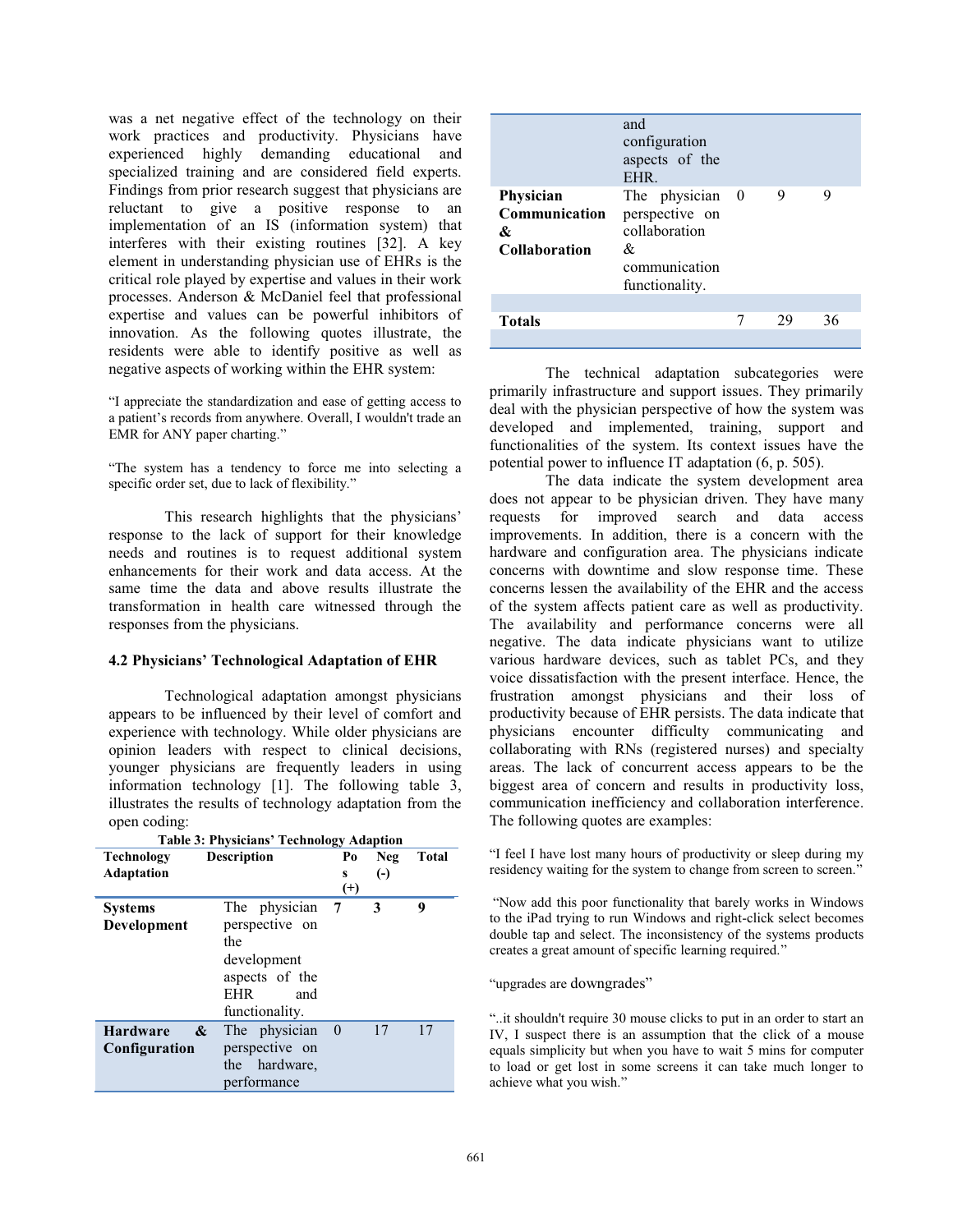We need better communication with nursing. All orders need to be seen by nursing and providers and nurses should not have to fight over who has control of the chart, this slows things down if one has to wait for the other to get out.

As illustrated by the above quotes, EHR appears to be a new technology that is often considered additional work resulting in reduced productivity by the physicians required to use it. At the same time, the benefits of using EHRs have been touted by administrators and politicians. If the physician has a need to address a problem, the physician will turn to technology or other care providers. The physicians in this research all identified a need for additional representations and analysis tools to interface with the clinical data. In fact, they have expressed dissatisfaction with the lack of delivery of such types of tools. An EHR solution must contain more than 'automating' functionality, it must enable 'informating' functionality and support collaboration amongst healthcare professionals.

#### **4.3 Physicians' Social Adaptation**

Successful collaboration requires social adaptation by team members who must learn to conform to new knowledge, rules and patterns of interaction. Some of the rules and processes may not be perceived as supportive by physicians. Clinical collaboration rules tend to require adherence to practice processes and rules. It focuses physician attention on the details of data entry and interferes with their thought process and ability to contemplate the 'big picture'. The following table 4 illustrates the results of the open coding relating to social adaptation for clinical collaboration.

**Table 4: Physicians Social Adaptation for Clinical Collaboration** 

| Social<br><b>Adaptation</b>                                            | <b>Description</b>                                                                                               | Pos<br>$^{(+)}$ | Neg<br>$(-)$ | <b>Total</b> |
|------------------------------------------------------------------------|------------------------------------------------------------------------------------------------------------------|-----------------|--------------|--------------|
| <b>Standard</b><br>Templates,<br><b>Processes</b><br>&<br><b>Rules</b> | The<br>physician<br>perspective<br>the<br>on<br>standard<br>templates,<br>processes and rules<br>within the EHR. | 17              | 28           | 45           |
| Data,<br>Interfaces &<br><b>Presentation</b>                           | physician<br>The<br>perspective<br>on the<br>presentation of data<br>and ability to support<br>thought.          | $\theta$        | 10           | 10           |
| Knowledge<br>and Learning                                              | The<br>physician<br>perspective<br>on<br>training, learning and<br>knowledge transfer.                           | $\theta$        | 6            | 6            |
| <b>Totals</b>                                                          |                                                                                                                  | 17              | 44           | 61           |

The above results from the open coding suggest that the physicians' adaptations for clinical collaboration were largely negative. It appears that in order for adaptation to take place for clinical collaboration, the knowledge identities of the physicians need to be addressed. In particular, the physicians' ability to care for patients not only depends on their explicit knowledge, professional identity and accountable knowledge, but their intuition and experience. It is their ability to utilize 'sensemaking' [40] that must be emphasized and supported to enable physician work processes. The adaptation of the technology appears to be a barrier to activation of clinical skills and is supported by this research as indicated by the following quotes from physicians:

"…seems everytime I learn to do something one way IT makes an update and I have to relearn (usually by a mistake) how to do the same thing again..."

"…this is the least intuitive interface I've used and the fact that everyone has a different interface (pharmacy vs PT vs nurses, etc) means we can't help each other learn as well…"

"…unable to move easily between screens (can't open notes and labs at the same time, for example). progress notes are poorly designed (hard to write an assessment/plan, lots of redundancy in data presentation) …"

"…it slows me down, doesn't improve patient safety (in fact, worsens it at times), doesn't make me feel confident that I'm providing the best care of which I (and the clinic) is capable."

"EMR is here to stay but this system isn't the best program available."

The above quotes illustrate that when the implementation of information systems interferes with physicians' traditional practice routines, the underlying technology is not likely to be intuitive and support the physicians [2]. According to Anderson (1997), physicians will oppose any systems that impose major limitation on how clinical data are recorded and how the medical record is organized. Physicians feel that it interferes with the way they organize their thought processes in caring for patients. Understanding how physicians work with knowledge in the healthcare domain and the knowledge identities they utilize is an important step in understanding the physicians' perspective on EHR usage.

#### **5. Improving EHR Enhance Patient Care**

This research has found that the data retrieval and analysis functionality serves as a technology mediator for the EHR. While the work adaptation of EHRs by physicians is largely positive and can lead to meaningful use, their technology and social adaptations remain largely negative. In particular, clinical collaboration and patient interactions remain minimal. While there may be functionalities to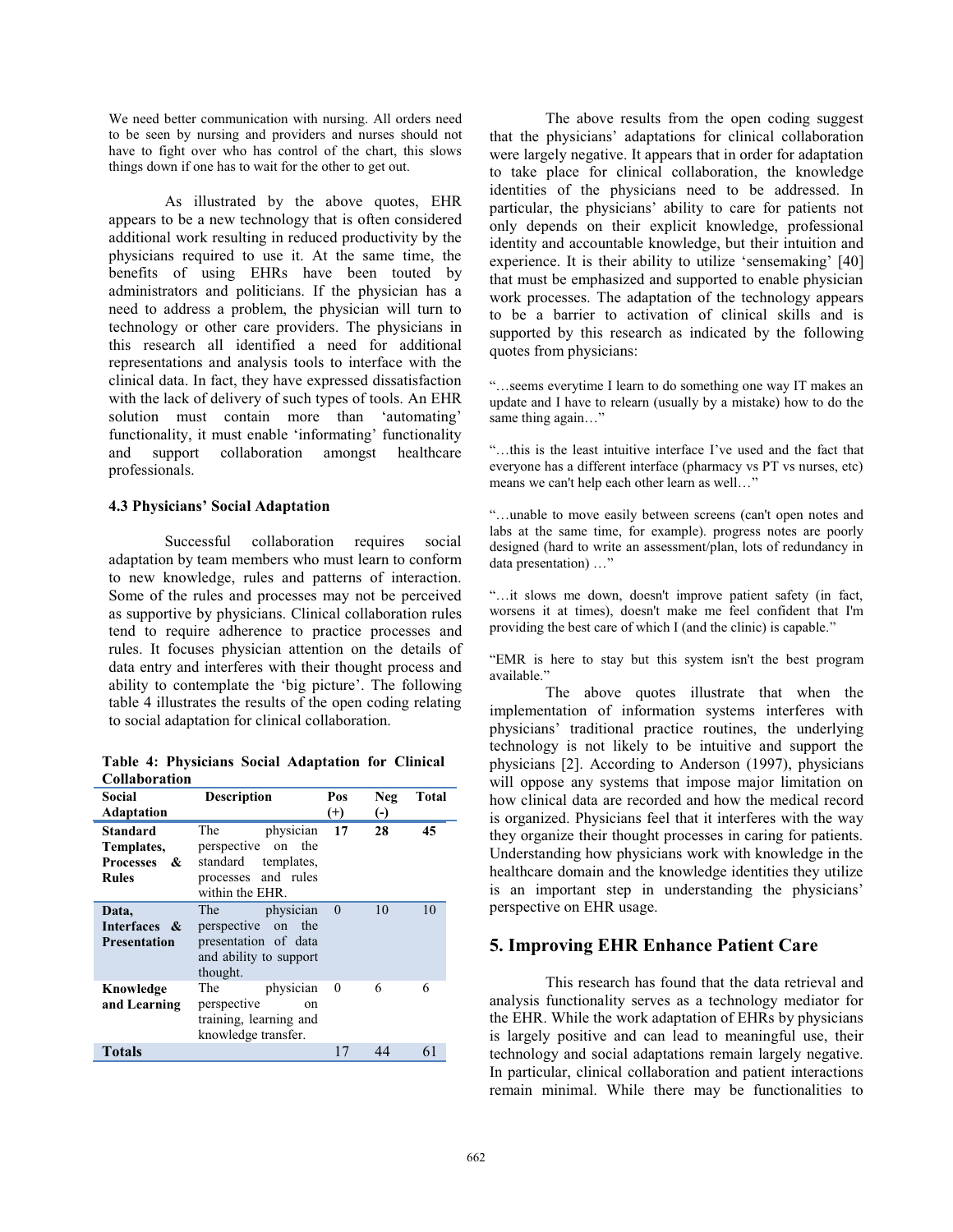support the collaboration and interactions, these have not been realized through the EHR functionality in the hospital studied. In the context of Paul et al's (2013) ontology, this means that the technology enables the use of content to the extent that physicians are able to use the media. It also appears that the technology was out of sync with the responsibilities and organizational processes surrounding the work practices of the physicians. The following table 5 illustrates the constraints surrounding Physicians adaptation of the technology and the opportunities available for patient centered health care.

|  | Table 5: Physicians' Adaptation for Patient Centered Care |  |  |
|--|-----------------------------------------------------------|--|--|
|  |                                                           |  |  |

| Organization     | <b>Constraints</b>                                                                                                                                                                            | Opportunities                                                                                                                                                   |
|------------------|-----------------------------------------------------------------------------------------------------------------------------------------------------------------------------------------------|-----------------------------------------------------------------------------------------------------------------------------------------------------------------|
| <b>Structure</b> | The use of EHR<br>bring<br>may<br>additional<br>complexity into<br>the<br>work<br>environment.                                                                                                | Support<br>physicians<br>with varying degrees<br>of permanence. The<br>frequency with which<br>physicians interact<br>with patients.                            |
| Specialization   | Different<br>specialties<br>and<br>physician<br>responsibilities.                                                                                                                             | Integration<br>of data<br>sources from within<br>the organization and<br>integration<br>with<br>clinic<br>and<br>other<br>environments.                         |
| Coordination     | The<br>flow<br>of<br>information<br>does not appear<br>to support the<br>physician work.<br>The requirement<br>to enter fields in<br>disruptive<br>a<br>order causes loss<br>of thought flow. | The role<br>of<br>the<br>physician<br>the<br>and<br>structure of physician<br>work supported by<br>EHR.<br>the<br>Coordination<br>of<br>patient care.           |
| <b>Task</b>      | Information<br>accessibility<br>vary.<br>may<br>Ability<br>the<br>to<br>use<br>technology<br>and<br>adapt to it<br>to<br>may be difficult.                                                    | gains<br>Process<br>in<br>terms of productivity,<br>physician practice<br>support and system<br>enhancement.                                                    |
| Learning         | learning<br>The<br>opportunities do<br>not appeal to<br>physicians. The<br>ability to work<br>without error is<br>requirement<br>a<br>for EHR usage.                                          | Greater flexibility in<br>opportunities<br>provided for learning<br>knowledge<br>and<br>transfer. Support for<br>patient<br>information<br>access and learning. |

The table above uses the work of Oureshi  $\&$ Vogel (2001), who found that successful adaptation of technology to work-environments should have the following components: structure, specialization, coordination, task and learning. The authors definition of these components are as follows: 1) the structure is organizational structure within which the EHR is used; 2) the specialization is the specialization of parts which are seen to require integrating mechanisms; 3) the coordination is the connection between different parts or components and content; 4) the task is the specific tasks or processes carried out through the use of specific knowledge and expertise; 5) the learning is as an adaptability to change and an ability to build up a collective reservoir of knowledge and skill.

The analysis depicted in the above table 5, shows how patient centered care is more likely using the EHRs, even if the technology may not support collaboration in the clinical process. It appears that the EHRs are the catalyst that enables physicians to learn about what the technology can do for them while experiencing the information and knowledge their patients are able to glean from the internet. The following section distills the analysis and offers insights into how physician collaboration may be supported for improved patient centered care.

#### **6. Collaboration for Patient Centered Care.**

With the increasing impetus to measure the quality of care, the electronic health records are bringing the patient's perspective into the provision of health care. However, the results of this research have shown that, despite their functionality to support collaboration, the EHRs have not been able to support collaborative care for the most part. It has become more common for patients to search the web and come up with diagnosis and treatments that physicians may not agree with. Given the transformation of health care with Health Information Technology (HIT), Agarwal et al. [3] suggest that the future is not so much in aligning technologies to work practices but is in the use of web services with predefined interfaces and functionality which might not be compatible with existing practice. They foresee the existence of this type of incongruence between the HIT artifacts and work practices to continue as the existing work practices are ripe with inefficiencies. They also identify another prominent function that is lacking in most current systems is support for "rapid learning," where physicians are able to access and swiftly apply findings related to the efficacy of treatments and drugs from biomedical studies to the delivery of care. They also envisage greater use of off the shelf packages as opposed to in-house development.

EHRs supported by web services that enable Physicians to access information on the latest clinical trials, query databases to find out what would be the most appropriate treatments for their patients are the way forward. Patients also need access to information about their care providers, known treatments, medications and reactions to them. With improved use of information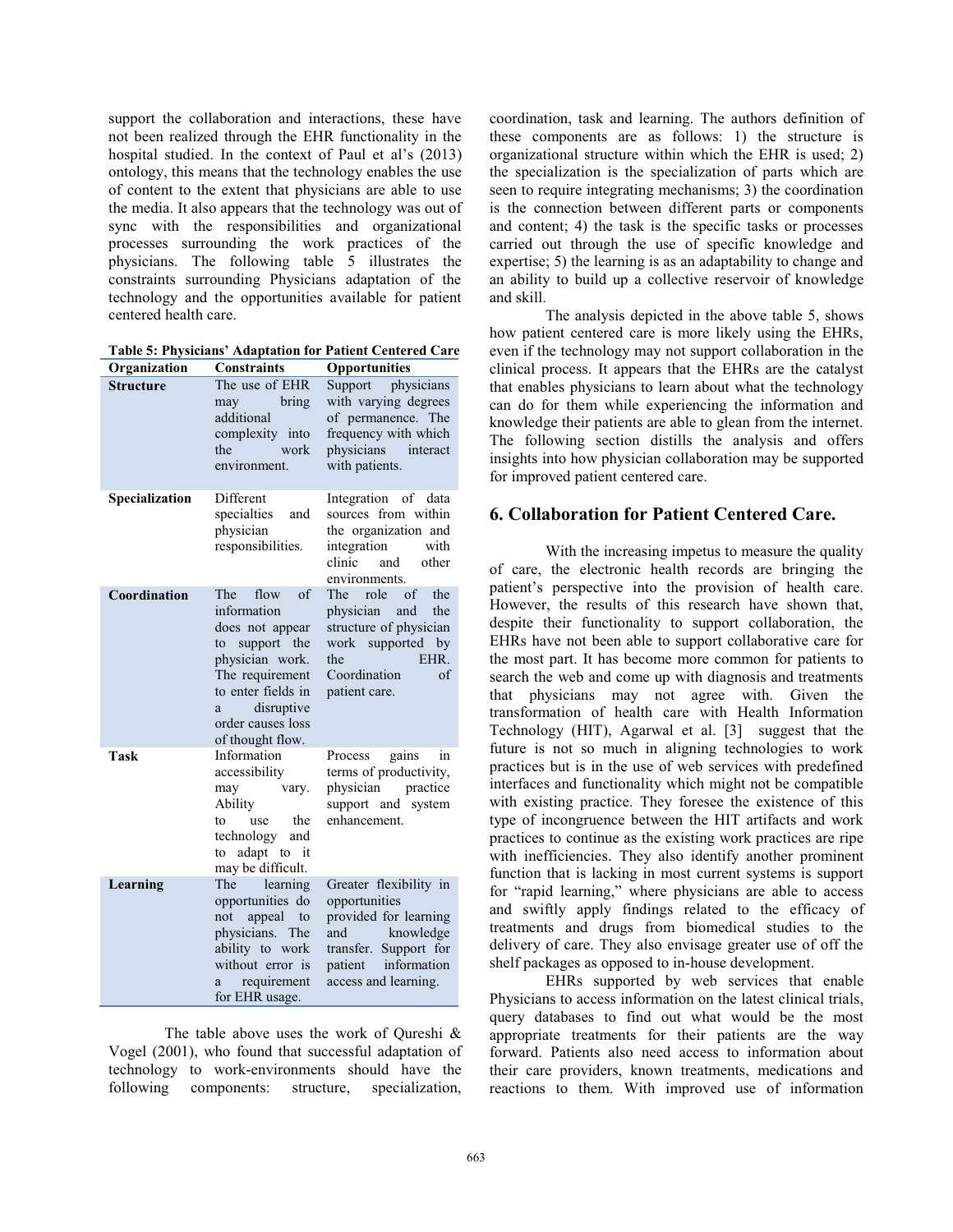physicians are able to provide care targeted to their patient's needs while patients are able to ask the right questions and know when to go for other medical opinions. These processes of clinical collaboration that are supported by web services are illustrated in Figure 2:

**Figure 2: Model for Physician Collaboration for Patient Centered Care.** 



The model in figure 2 illustrates the collaboration process needed to provide patient centered care. This patient centered model of technology supported healthacre develops upon what we know about the challenges facing the adoption of EHRs and use the adaptation processes to arrive at ways in which the technologies can be used more effectively by both physicians and patients to improve quality of care. While it is accepted that the patient-physician relationship is at the center of healthcare-provision, access to needed information, techniques and tests is a vital part of this process. This model illustrates how integrating patient medical records with the clinical processes through EHRs with web services can enable physicians, healthcare providers and patients to access knowledge and information needed for "meaningful use" and improved care through personalized medicine and tailored therapeutics by enabling patients to use technology to manage their own care [10, 12,27,39] .

### **7. Summary & Conclusions**

The rising cost and decreasing quality of health care has raised the impetus towards the use of EHRs to overcome these issues with the increased transparency and increases in efficiency made possible by the technology. However, the challenges to adoption of EHRs by physicians have tempered efforts to improve efficiency of healthcare through the technology. This paper has investigated: *how can "meaningful use" of EHRs by physicians enable patient centered healthcare?* The research has investigated how EHR adaptation by physicians can enable better healthcare provision by

addressing their knowledge identities and need to keep them updated.

The results of this research have shown that EHRs have the potential to provide clinical collaboration and increased patient participation. The physicians' adaptation of the technology can enable better collaboration and support as they assess and verify the data, solve problems, and find innovative solutions to the conditions for which there are few treatments. In order to achieve better quality of care, the electronic health records with web services can provide the transparency needed as physicians utilize the technology to exchange content and patient interaction to enable patients to access the information they need to make better decisions about their healthcare. Further research will need to assess outcomes of patient centered care using technology products that use E.H.R data.

#### **8. References**

[1] J. Anderson, J. Clearing the way for physicians' use of clinical information systems. Communications of the ACM, 40(8), 83-90.

[2] J. Anderson and C. Aydin. Evaluating the impact of health care information systems. International Journal Technical Assessment in Healthcare, 13(2), 380-393.

[3] R .Agarwal, G. Gao and C. DesRoches. "Research Commentary: The Digital Transformation of Healthcare: Current Status and the Road Ahead". Information Systems Research 21(4), pp. 796–809

[4] P. Attewell (1992). Technology diffusion and organizational learning: The case of business computing. Organizational Science, 3(1), 1–19.

[5] R. Baskerville and D. Myers (2004). Special issue on action research in information systems: Making IS relevant to practice. MIS Quarterly, 28(3), 329-335.

[6] G. Benveniste. Professionalizing the Organization. San Francisco, CA: Jossey-Bass, 1987.

[7] A. Beaudry and A. Pinsonneault (2005). Understanding user responses to information technology; A coping model of user adaptation. MIS Quarterly, 29(3), 493-524.

[8] D. Blumenthal (2009). Stimulating the Adoption of Health Information Technology, The New England Journal of Medicine, 360(15), pp. 1477-1479.

[9] D. Blumenthal and M. Tavenner (2010), "The

"Meaningful Use" Regulation for Electronic Health Records" The New England Journal of Medicine. 363(6), Pp501-504.

[10] Cliff, B. (2012). Using Technology to Enhance Patient-Centered Care. Journal Of Healthcare Management, 57(5), 301- 303.

[11] J. Clifton (2012). "Healthcare is killing us." Gallup Business Journal. Retrieved from

http://businessjournal.gallup.com/content/151862/Healthcarekilling.aspx?utm\_source=add+this&utm\_medium= addthis.com&utm\_campaign=sharing

[12] B. Cohen, D. Grote, W. Pietraszek & F. Laflamme, (2010). Increasing Consumerism in Healthcare Through Intelligent Information Technology. American Journal Of Managed Care, 16SP37-SP43.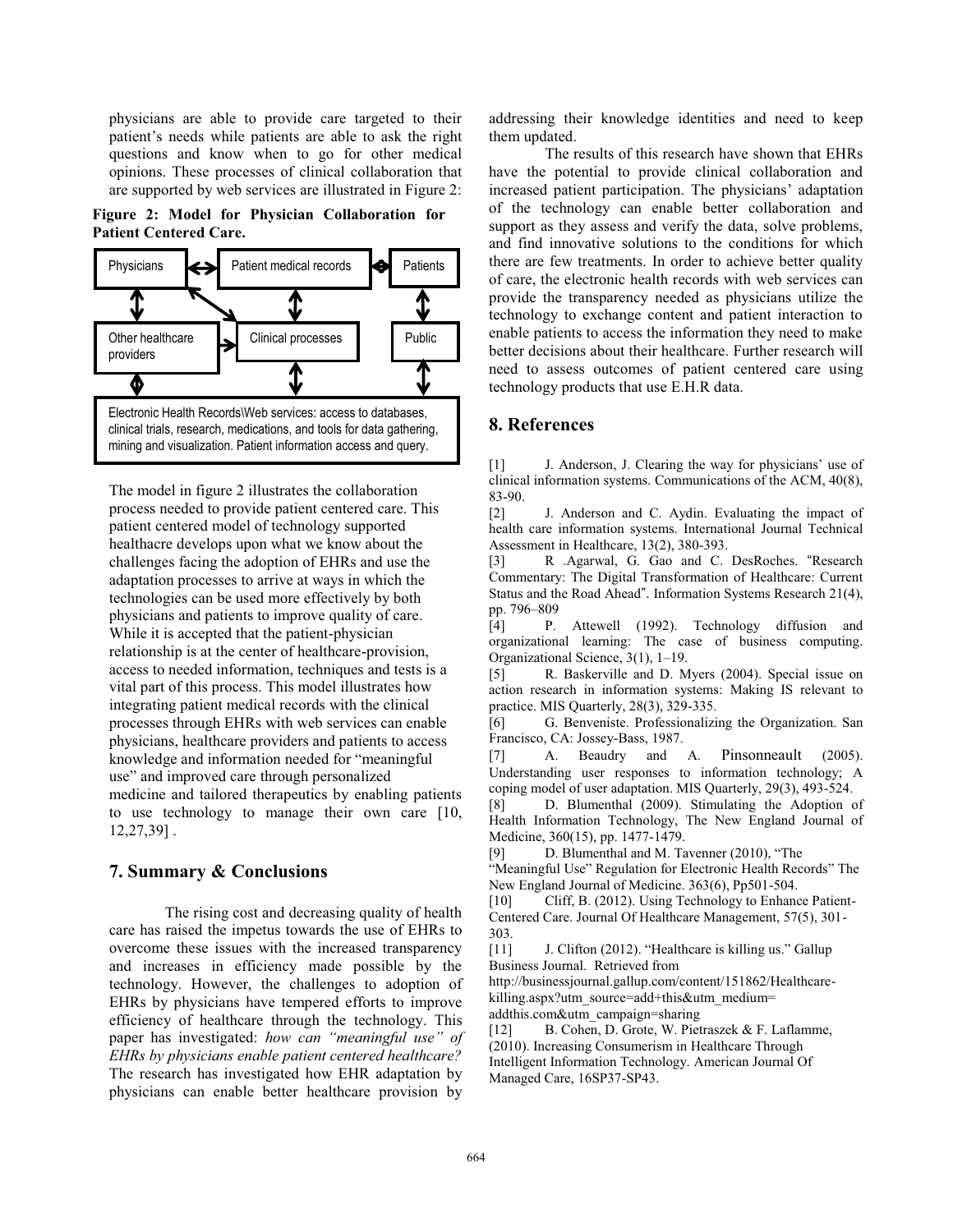[13] K. Eisenhart (1989). Building theories from case study research. Academy of Management Review, 14(2), 532– 559.

[14] R. Fichman and C. Kemerer (1997). The assimilation of software process innovations: An organizational learning perspective. Management Science, 43(10), 1345–1363.<br>[15] P. Fontain

[15] P. Fontaine, S. Ross, T. Zink and L. Schilling (2010). "Systematic Review of Health Information Exchange in Primary Care Practices", J Am Board Fam Med (23), pp. 655– 670

[16] A. Ginneken. (2002). The computerized patient record: Balancing effort and benefit. International Journal of Medical Informatics, 65, 97–119.

[17] T. Greenhalgh, H. Potts, G. Wong, P. Bark and D. Swinglehurst (2009). "Tensions and Paradoxes in Electronic Patient Record Research: A Systematic Literature Review Using the Meta-narrative Method," Milbank Quarterly (87:4), pp. 729-788.

[18] Institute of Medicine, Committee on Health Care in America (IOM). (2001). Crossing the quality chasm: A new health system for the 21st Century. Washington, DC: National Academy Press.

[19] A. Kellerman and S. Jones (2013). What will it take to achieve the as yet unfulfilled promises of health information technology. Health Affairs,  $32(1)$ , 63-68.

[20] H. Klein and M. Myers (1999). A set of principles for conducting and evaluating interpretive filed studies in information systems [Special Issue on Intensive Research]. MIS Quarterly, 23(1), 67–93.

[21] R. Kohli and W. Kettinger. Informating the clan: Controlling physicians' costs and outcomes. MIS Quarterly, 28(3), 363-394, 2004.

[22] L. Kohn, J. Corrigan and M. Donaldson (Eds.). To err is human: Building a safer health system. Washington, DC: National Academy Press, 2000.

[23] D. Manos. New study shows few hospitals have comprehensive EHR. Healthcare IT News, March 25 2009.

[24] M. Markus and D. Robey. Information technology and organizational change: Causal structure in theory and research. Management Science, 34(5), 583–598, 1988.

[25] R. Miller and I. Sim. Physicians' use of electronic medical records: Barriers and solutions. Health Affairs, 23(2), 116–126, 2004.

[26] S. Moira, J. Brown, A. Donner, I. McWhinney , J. (2000). The impact of patient-centered care on outcomes, Journal of family Practice, 49(9).

[27] Murphy, J. (2011). Information Systems & Technology. Patient as Center of the Health Care Universe: A Closer Look at Patient-Centered Care. Nursing Economic\$, 29(1), 35-37. .

[28] Z. Niazkhani, H. Pirnejad, M. Berg and J. Aarts .

"The Impact of Computerized Provider Order Entry Systems on Inpatient Clinical Workflow: A Literature Review," Journal of the American Medical Informatics Association (16:4), pp. 539-549, 2009.

[29] C. Noteboom and S. Qureshi. "Physician Interaction with Electronic Health Records: The Influences of Digital Natives and Digital Immigrants.' In (eds) R.Sprague and J. Nunamaker, The Forty Fourth Annual Hawaii International Conference on System Sciences, IEEE Computer Society Press. 2011.

[30] S. Paul, A. Ramaprasad and N. Wickramasinghe (2013). Call for papers Minitrack: Technology Mediated Collaborations in Healthcare retrieved from: http://www.hicss.hawaii.edu/hicss\_47/TechMediatedCL.pdf.

[31] L. Pinfield. A field evaluation of perspectives on organizational decision making. Quarterly, 31, 365-388, 1986.

[32] S. Porter. Family physicians provide feedback on

electronic health records in FPM's user satisfaction survey.

Annuals of Family Medicine Physicians, January 2013 (1), 84-85, 2013.

[33] M. Prensky. Digital natives, digital immigrants. From on the Horizon, 9(5), 2001.

[34] S. Qureshi, M. Liu and D. Vogel. A grounded theory analysis of e-collaboration effects for distributed project management. In R. Sprague & J. Nunamaker (Eds.), Proceedings of the Thirty Eighth Annual Hawaii International Conference on Systems Sciences, January 3–6, (pp. 1–10). Waikoloa, HI: IEEE Computer Society Press, 2005.

[35] S. Qureshi and P. Keen. "Activating Knowledge through Electronic Collaboration: Vanquishing the Knowledge Paradox". IEEE Transactions in Professional Communication. Vol 48, Issue 1. Pp: 40- 54, 2005.

[36] S. Qureshi and C. Noteboom. Adaptation in distributed projects: Collaborative processes in digital natives and digital immigrants. In R. Sprague & J. Nunamaker (Eds.), Proceedings of the Thirty Ninth Annual Hawaii International Conference on Systems Sciences, January, 4–7, 2006 (pp. 1–10). Kauia, HI: IEEE Computer Society Press, 2006.

[37] S. Qureshi and D. Vogel. Organizational adaptiveness in virtual teams. Group Decision and Negotiation, 10(1), 27–46, 2000.

[38] A. Ryan, T. Bishop, S. Shih and L. Casolino. Small physician practices in New York needed sustained help to realize gains in quality from use of electronic health records. Health

Affairs, 32(1), 53-62, 2013.<br>[39] J. Sacristán, . (20) J. Sacristán, . (2013). Patient-centered medicine and patient-oriented research: improving health outcomes for individual patients. BMC Medical Informatics & Decision Making, 13(1), 1-8. doi:10.1186/1472-6947-13-6

[40] T. Schwandt. Dictionary of qualitative inquiry (2nd ed.). Thousand Oaks, CA: Sage, 2001.

[41] H. Simon. Models of bounded rationality. Cambridge, Massachusetts: The MIT Press, 1997.

[42] A. Strauss. Remodeling grounded theory. The Grounded Theory Review, 4(1), pp. 4-21, 2004.

[43] A. Strauss and J. Corbin. Basics of qualitative research: Techniques and procedures for developing grounded theory. Thousand Oaks, CA: Sage, 1998.

[44] G. Walsham. Interpreting information systems in organisations. London: Wiley, 1993.

[45] K. Weick. Cosmos vs Chaos: Sense and nonsense in electronic contexts. Organizational Dynamics, xx(), 51-64, 1985.

[46] K. Weick and R. McDaniel. "How Professional Organizations Work: Implications for School Organization and Management." In Schooling for Tomorrow Directing Future Reforms to Issues That Count edited by T. Sergiovanni and J.H. Moore Boston, MA: Allyn and Bacon, pp. 330-55, 1989.